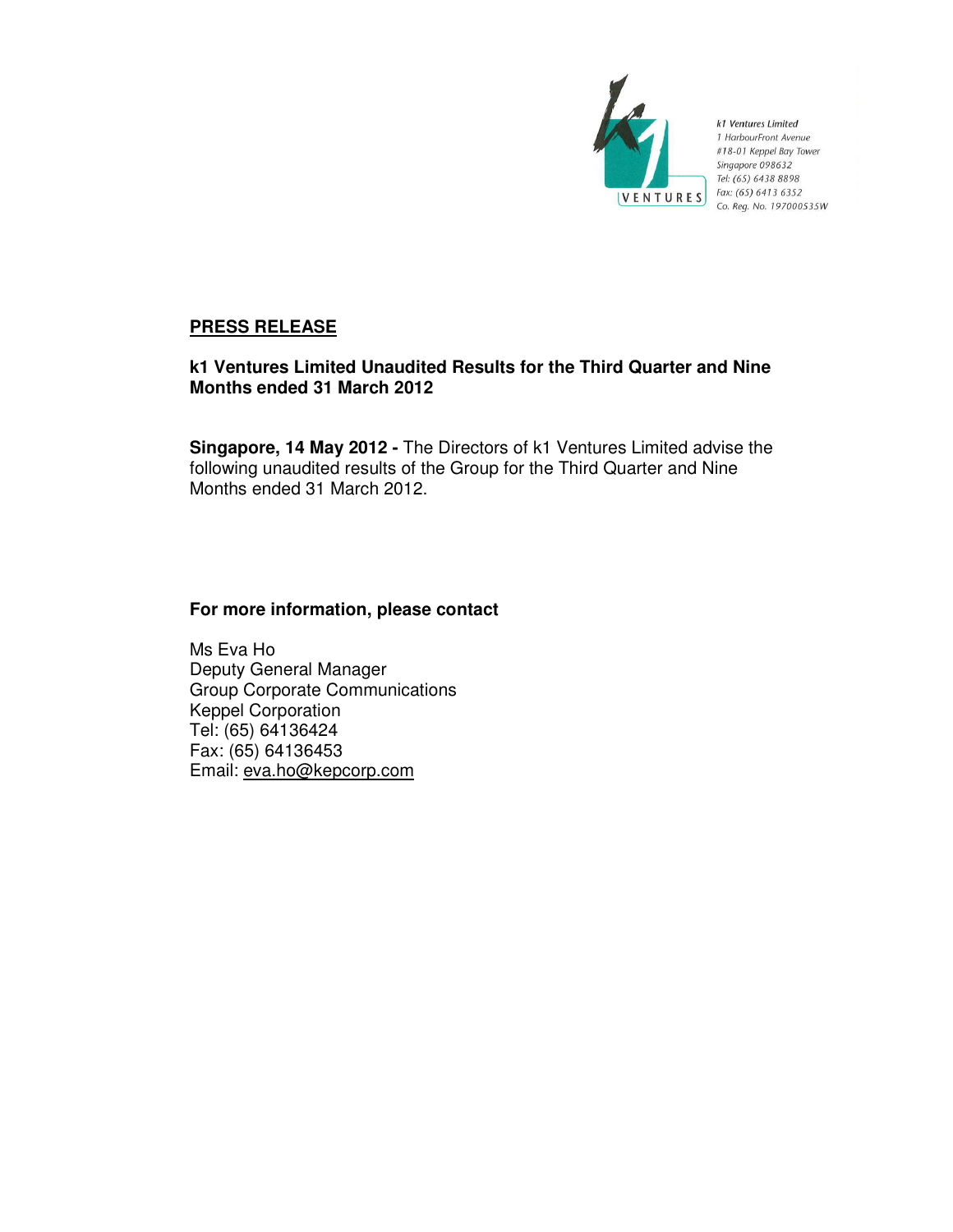## **K1 VENTURES LIMITED**

Co. Reg. No. 197000535W (Incorporated in the Republic of Singapore)

# **THIRD QUARTER 2012 FINANCIAL STATEMENTS**

## **TABLE OF CONTENTS**

| Paragraph      | <b>Description</b>                             | Page     |
|----------------|------------------------------------------------|----------|
|                | <b>FINANCIAL STATEMENTS</b>                    | $1 - 13$ |
| 1              | GROUP PROFIT AND LOSS ACCOUNT                  | 1        |
| $\overline{c}$ | CONSOLIDATED STATEMENT OF COMPREHENSIVE INCOME | 3        |
| 3              | <b>BALANCE SHEETS</b>                          | 4        |
| 4              | STATEMENTS OF CHANGES IN EQUITY                | 6        |
| 5              | CONSOLIDATED STATEMENT OF CASH FLOWS           | 8        |
| 6              | <b>AUDIT</b>                                   | 9        |
| 7              | <b>AUDITORS' REPORT</b>                        | 9        |
| 8              | <b>ACCOUNTING POLICIES</b>                     | 9        |
| 9              | CHANGES IN THE ACCOUNTING POLICIES             | 9        |
| 10             | REVIEW OF GROUP PERFORMANCE                    | 9        |
| 11             | VARIANCE FROM FORECAST STATEMENT               | 10       |
| 12             | <b>PROSPECTS</b>                               | 10       |
| 13             | <b>DIVIDEND</b>                                | 10       |
| 14             | <b>SEGMENT ANALYSIS</b>                        | 11       |
| 15             | REVIEW OF SEGMENT PERFORMANCE                  | 13       |
| 16             | INTERESTED PERSON TRANSACTIONS                 | 13       |
|                | <b>CONFIRMATION BY THE BOARD</b>               | 14       |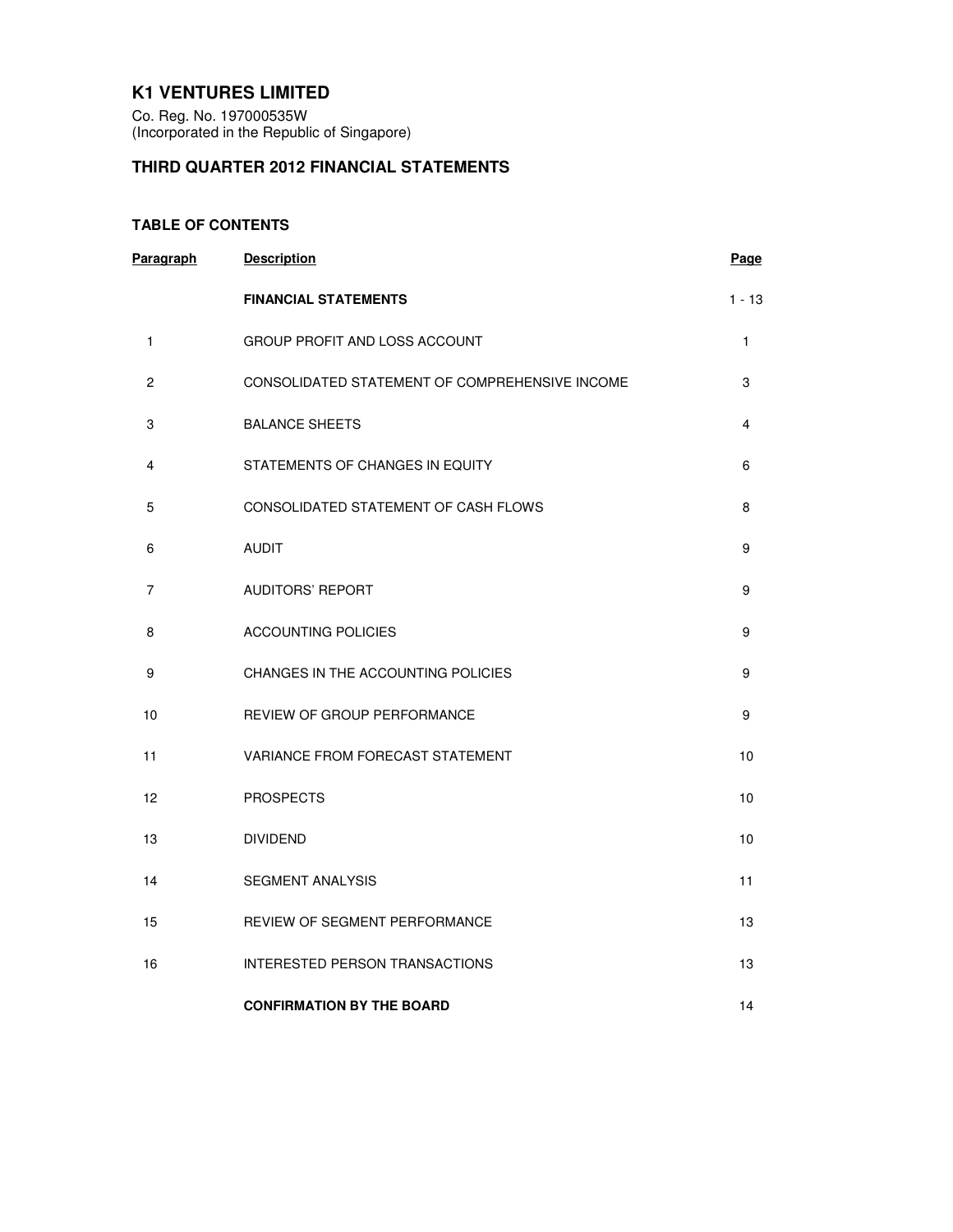## **K1 VENTURES LIMITED**

## **THIRD QUARTER 2012 FINANCIAL STATEMENTS**

## **UNAUDITED RESULTS FOR THIRD QUARTER AND NINE MONTHS ENDED 31 MARCH 2012**

The Directors of **k1 Ventures Limited** advise the following unaudited results of the Group for the third quarter and nine months ended 31 March 2012.

# **1. GROUP PROFIT AND LOSS ACCOUNT**

**for the third quarter and nine months ended 31 March 2012** 

|                                                                                                                          |                      | 1 Jan 12                       | 1 Jan 11                       |                             | 1 Jul 11                                   | 1 Jul 10                         |                                     |
|--------------------------------------------------------------------------------------------------------------------------|----------------------|--------------------------------|--------------------------------|-----------------------------|--------------------------------------------|----------------------------------|-------------------------------------|
|                                                                                                                          | Note                 | to<br>31 Mar 12<br>\$'000      | to<br>31 Mar 11<br>\$'000      | $+/(-)$ %                   | to<br>31 Mar 12<br>\$'000                  | to<br>31 Mar 11<br>\$'000        | $+$ /(-) %                          |
| Revenue                                                                                                                  | 1a                   | 20,368                         | 15,665                         | 30.0                        | 53,408                                     | 48,227                           | 10.7                                |
| Net carrying value of<br>investment disposed<br>Staff costs<br>Depreciation and amortisation<br>Other operating expenses |                      | (1,581)<br>(7, 383)<br>(4,547) | (2, 545)<br>(8,094)<br>(5,101) | (37.9)<br>(8.8)<br>(10.9)   | (328)<br>(6, 863)<br>(22, 751)<br>(16,105) | (7, 463)<br>(25.016)<br>(13,668) | <b>NM</b><br>(8.0)<br>(9.1)<br>17.8 |
| Operating profit/(loss)<br>Finance expenses<br>Foreign exchange (loss)/gain<br>Share of results of associated            |                      | 6,857<br>(2,794)<br>(61)       | (75)<br>(1, 721)<br>(234)      | <b>NM</b><br>62.3<br>(73.9) | 7,361<br>(8, 414)<br>106                   | 2,080<br>(5, 574)<br>(1, 375)    | 253.9<br>51.0<br><b>NM</b>          |
| company and joint ventures<br><b>Profit before taxation</b>                                                              |                      | 2,777<br>6,779                 | 3,082<br>1,052                 | (9.9)<br>>500.00            | 7,145<br>6,198                             | 7,284<br>2,415                   | (1.9)<br>156.6                      |
| Taxation<br>Profit/ (loss) for the period                                                                                |                      | 6<br>6,785                     | (1, 554)<br>(502)              | <b>NM</b><br><b>NM</b>      | 42,521<br>48,719                           | (5, 264)<br>(2,849)              | <b>NM</b><br><b>NM</b>              |
| Attributable to:<br>Shareholders of the Company<br>Non-controlling interests                                             |                      | 6,629<br>156                   | (787)<br>285                   | <b>NM</b><br>(45.3)         | 48.963<br>(244)                            | (3.754)<br>905                   | <b>NM</b><br><b>NM</b>              |
|                                                                                                                          |                      | 6,785                          | (502)                          | <b>NM</b>                   | 48,719                                     | (2,849)                          | <b>NM</b>                           |
| <b>EBITDA*</b>                                                                                                           |                      | 16,956                         | 10.867                         | 56.0                        | 37,363                                     | 33.005                           | 13.2                                |
| Profit/ (loss) per ordinary share                                                                                        |                      |                                |                                |                             |                                            |                                  |                                     |
| - basic<br>- diluted                                                                                                     | 1d<br>1 <sub>d</sub> | $0.31$ cts<br>0.31 cts         | $(0.03)$ cts<br>$(0.03)$ cts   | <b>NM</b><br><b>NM</b>      | 2.26 cts<br>2.26 cts                       | $(0.17)$ cts<br>$(0.17)$ cts     | <b>NM</b><br><b>NM</b>              |

\* EBITDA is defined as profit before tax, finance expenses, depreciation and amortisation.

\*\* NM - Not meaningful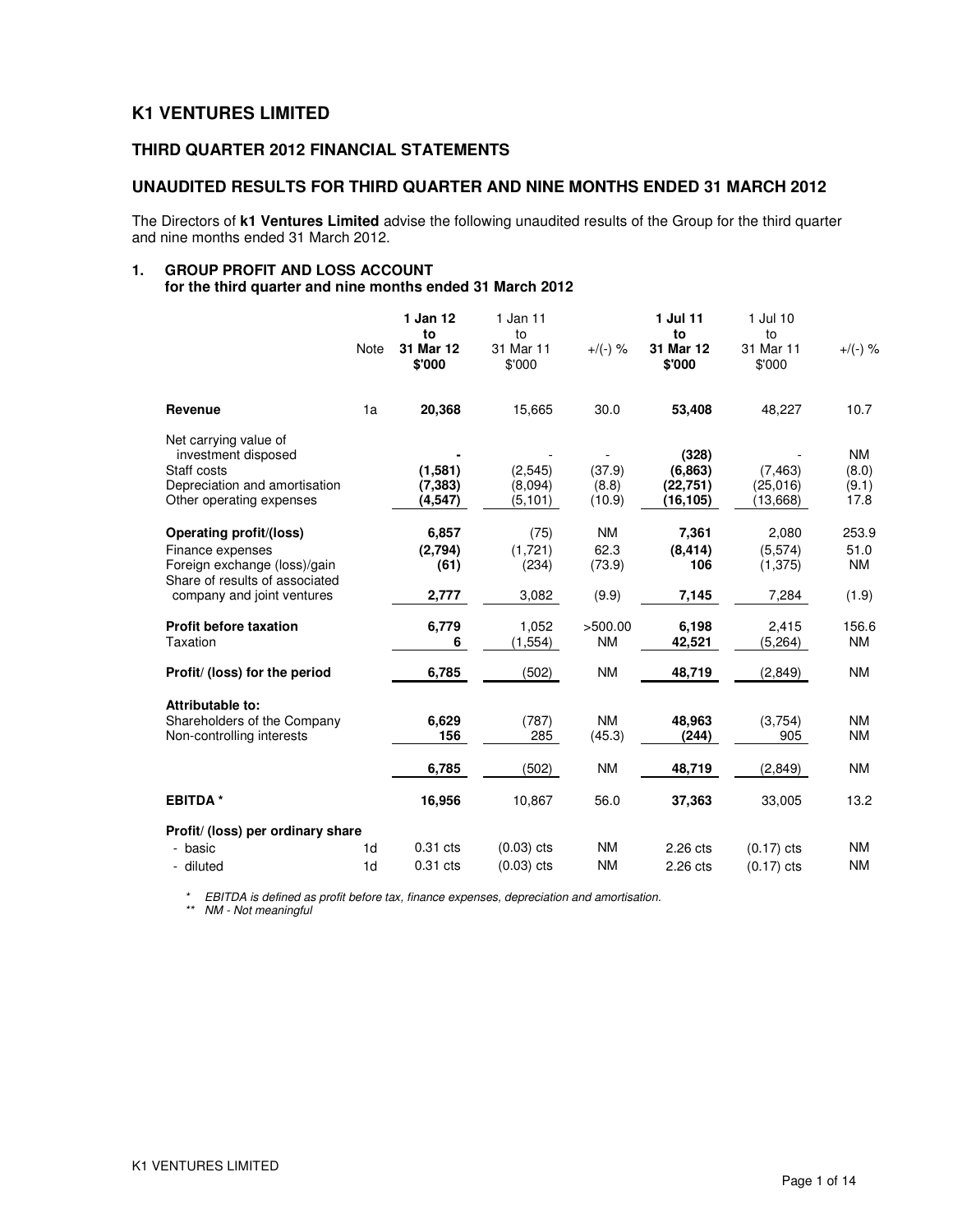## **NOTES TO GROUP PROFIT AND LOSS ACCOUNT**

### 1a. Breakdown of revenue

|                                     | 1 Jan 12<br>to<br>31 Mar 12<br>\$'000 | 1 Jan 11<br>to<br>31 Mar 11<br>\$'000 | $+/(-)$<br>$\%$ | 1 Jul 11<br>to<br>31 Mar 12<br>\$'000 | 1 Jul 10<br>to<br>31 Mar 11<br>\$'000 | $+$ /(-)<br>$\%$ |
|-------------------------------------|---------------------------------------|---------------------------------------|-----------------|---------------------------------------|---------------------------------------|------------------|
| Revenue from transportation leasing | 11,193                                | 11,627                                | (3.7)           | 33,160                                | 35,660                                | (7.0)            |
| Proceeds from sale of investments   | 4,087                                 | ۰                                     | <b>NM</b>       | 4.237                                 | 2,507                                 | 69.0             |
| Investment income                   | 2,658                                 | ۰                                     | <b>NM</b>       | 7,951                                 | ٠                                     | <b>NM</b>        |
| Interest income from:               |                                       |                                       |                 |                                       |                                       |                  |
| - Related parties                   | ۰                                     | 76                                    | <b>NM</b>       | 13                                    | 273                                   | (95.2)           |
| - Others                            | 11                                    | 50                                    | (78.0)          | 27                                    | 181                                   | (85.1)           |
| <b>Others</b>                       | 2.419                                 | 3,912                                 | (38.2)          | 8,020                                 | 9,606                                 | (16.5)           |
|                                     | 20,368                                | 15.665                                | 30.0            | 53,408                                | 48.227                                | 10.7             |

1b. Pre-tax profit of the Group is arrived at after crediting/(charging) the following:

|                                    | 1 Jan 12<br>to<br>31 Mar 12<br>\$'000 | Jan 11<br>to<br>31 Mar 11<br>\$'000 | $+$ /(-)<br>$\frac{1}{\sqrt{2}}$ | 1 Jul 11<br>to<br>31 Mar 12<br>\$'000 | 1 Jul 10<br>to<br>31 Mar 11<br>\$'000 | $+$ /(-)<br>$\%$ |
|------------------------------------|---------------------------------------|-------------------------------------|----------------------------------|---------------------------------------|---------------------------------------|------------------|
| Profit on disposal of fixed assets | 1.355                                 | 2.724                               | (50.3)                           | 5.111                                 | 6,304                                 | (18.9)           |
| Profit on sale of investments      | 4,087                                 | $\overline{\phantom{a}}$            | <b>NM</b>                        | 3.909                                 | 2,507                                 | 55.9             |
| Provision for doubtful debts       | (59)                                  | (35)                                | 68.6                             | (93)                                  | (58)                                  | 60.3             |

- 1c. Group tax expenses included an adjustment of \$44.3 million for the write-back of prior years' provision. Please refer to para 3c.
- 1d. Profit/(loss) per ordinary share

|                                                                                                            | <b>GROUP</b>                |                             |                          | <b>GROUP</b>                |                             |                           |
|------------------------------------------------------------------------------------------------------------|-----------------------------|-----------------------------|--------------------------|-----------------------------|-----------------------------|---------------------------|
|                                                                                                            | 1 Jan 12<br>to<br>31 Mar 12 | 1 Jan 11<br>to<br>31 Mar 11 | $+$ /(-)<br>%            | 1 Jul 11<br>to<br>31 Mar 12 | 1 Jul 10<br>to<br>31 Mar 11 | $+$ /(-)<br>$\frac{9}{6}$ |
| Profit/(loss) per ordinary share of the Group based<br>on net profit/(loss) attributable to shareholders:- |                             |                             |                          |                             |                             |                           |
| Based on weighted average number of shares<br>(i)                                                          | $0.31$ cts                  | $(0.03)$ cts                | <b>NM</b>                | 2.26 cts                    | $(0.17)$ cts                | ΝM                        |
| - Weighted average number of shares ('000)                                                                 | 2,165,618                   | 2,165,618                   | $\overline{\phantom{a}}$ | 2,165,618                   | 2,165,618                   | $\overline{\phantom{0}}$  |
| On a fully diluted basis<br>(ii)                                                                           | $0.31$ cts                  | $(0.03)$ cts                | <b>NM</b>                | 2.26 cts                    | $(0.17)$ cts                | <b>NM</b>                 |
| - Adjusted weighted average number of shares<br>(000)                                                      | 2.165.618                   | 2.165.618                   |                          | 2.165.618                   | 2.165.618                   |                           |

1e. There was no extraordinary item during the period.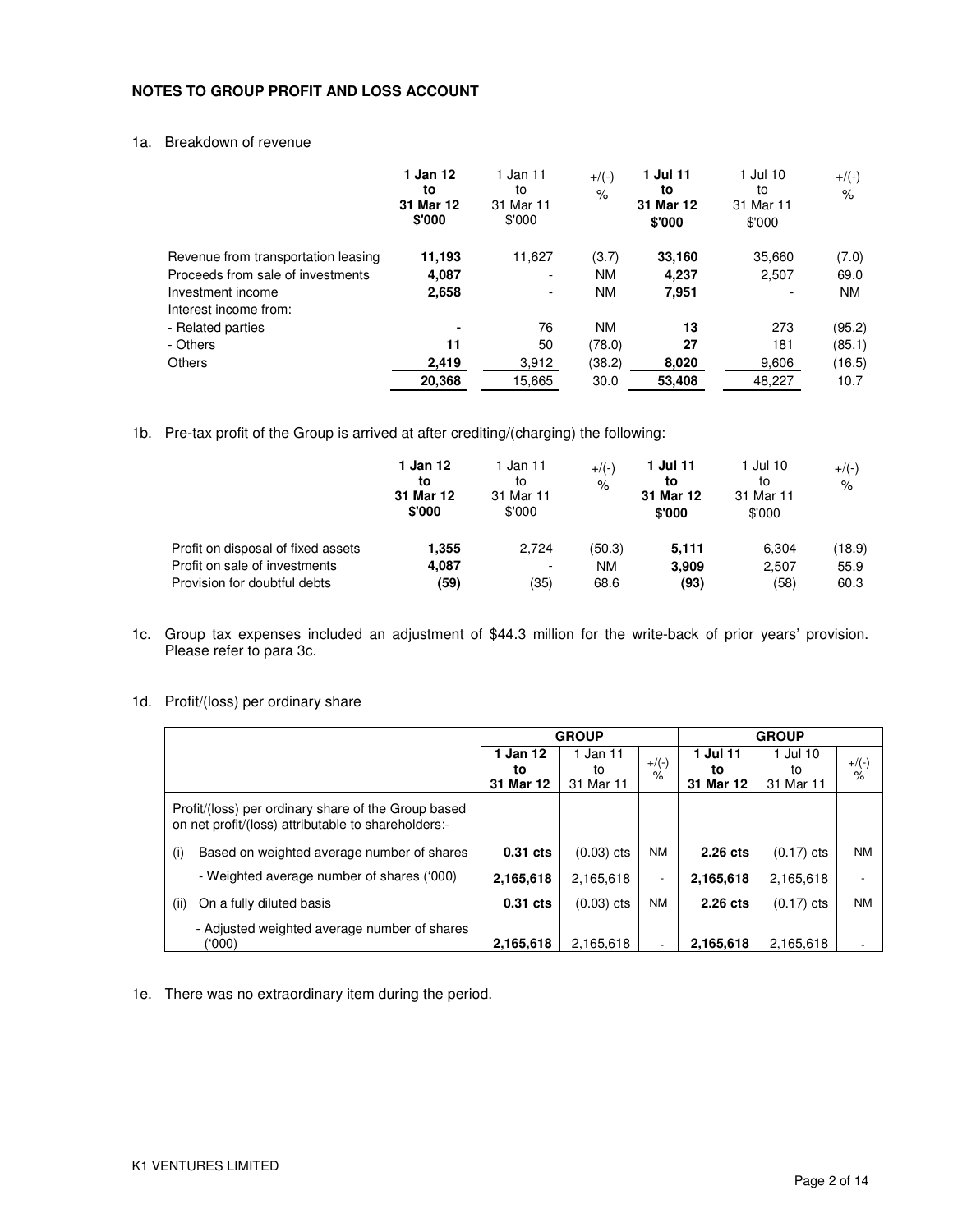## **2. CONSOLIDATED STATEMENT OF COMPREHENSIVE INCOME for the third quarter and nine months ended 31 March 2012**

|                                                                                                              | 1 Jan 12<br>to<br>31 Mar 12<br>\$'000 | 1 Jan 11<br>to<br>31 Mar 11<br>\$'000 | $+$ /(-)<br>$\%$ | 1 Jul 11<br>to<br>31 Mar 12<br>\$'000 | $1$ Jul $10$<br>to<br>31 Mar 11<br>\$'000 | $+$ /(-)<br>$\%$ |
|--------------------------------------------------------------------------------------------------------------|---------------------------------------|---------------------------------------|------------------|---------------------------------------|-------------------------------------------|------------------|
| Profit/ (loss) for the period                                                                                | 6,785                                 | (502)                                 | <b>NM</b>        | 48,719                                | (2,849)                                   | <b>NM</b>        |
| Fair value changes on available-for-sale<br>investments                                                      | (8, 217)                              | 481                                   | <b>NM</b>        | (11, 432)                             | 9,730                                     | <b>NM</b>        |
| Fair value gain/(loss) on available-for-<br>sale assets realised & transferred to<br>profit and loss account |                                       |                                       |                  | 89                                    | (1, 913)                                  | <b>NM</b>        |
| Exchange differences arising on<br>consolidation                                                             | (11, 374)                             | (5,258)                               | 116.3            | 8,504                                 | (31,009)                                  | <b>NM</b>        |
| Share of other comprehensive income/<br>(expense)                                                            | 15                                    | 183                                   | (91.8)           | (353)                                 | 337                                       | <b>NM</b>        |
| Other comprehensive expense<br>for the period                                                                | (19, 576)                             | (4,594)                               | 326.1            | (3, 192)                              | (22, 855)                                 | (86.0)           |
| Total comprehensive (expense)/<br>income for the period                                                      | (12, 791)                             | (5,096)                               | 151.0            | 45,527                                | (25, 704)                                 | <b>NM</b>        |
| Attributable to:                                                                                             |                                       |                                       |                  |                                       |                                           |                  |
| Shareholders of the Company                                                                                  | (11,609)                              | (4,593)                               | 152.8            | 44,818                                | (21, 838)                                 | <b>NM</b>        |
| Non-controlling interests                                                                                    | (1, 182)                              | (503)                                 | 135.0            | 709                                   | (3,866)                                   | <b>NM</b>        |
|                                                                                                              | (12, 791)                             | (5,096)                               | 151.0            | 45,527                                | (25, 704)                                 | <b>NM</b>        |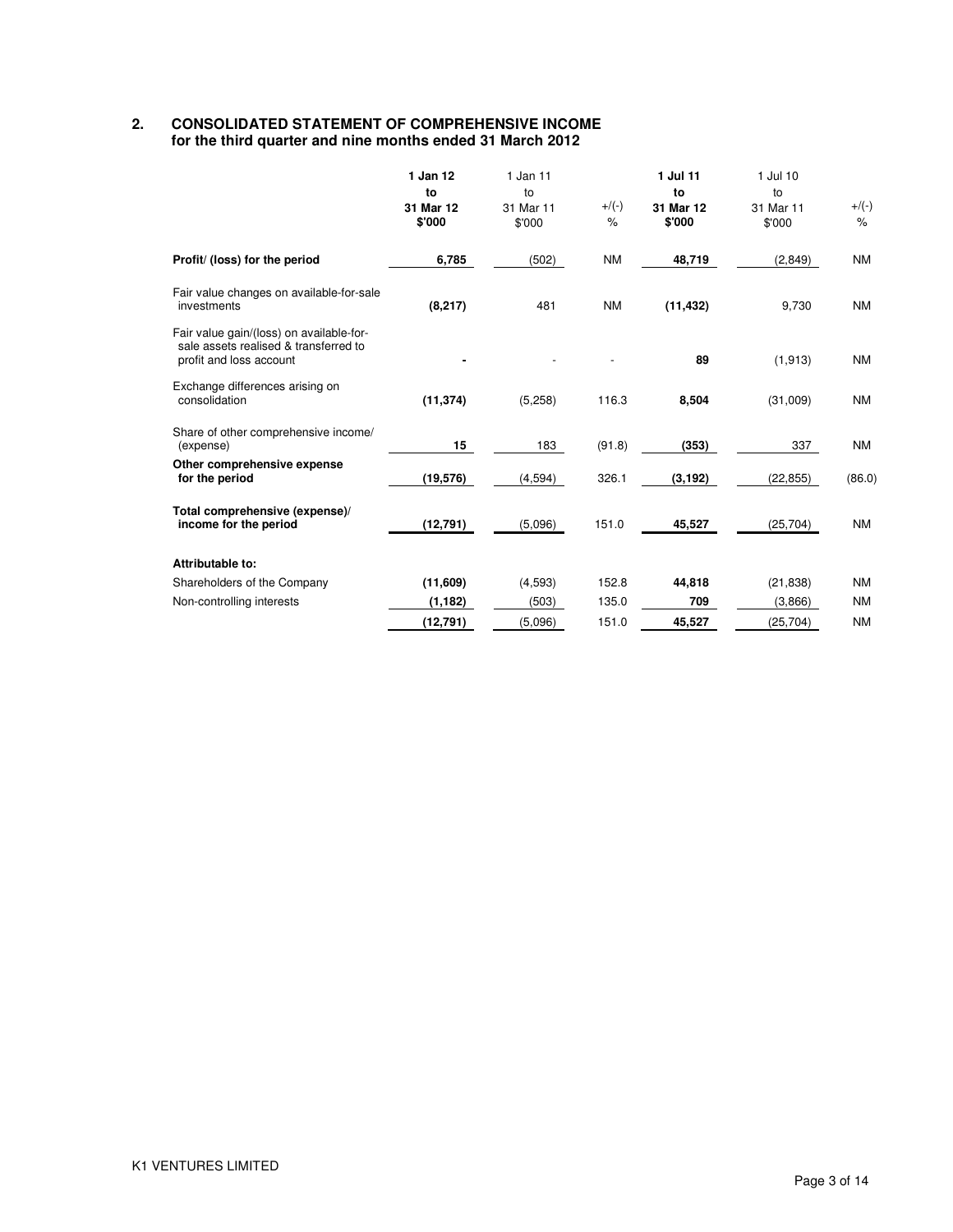## **3. BALANCE SHEETS as at 31 March 2012**

|                                         | Group     |           | Company   |           |
|-----------------------------------------|-----------|-----------|-----------|-----------|
|                                         | As at     | As at     | As at     | As at     |
|                                         | 31 Mar 12 | 30 Jun 11 | 31 Mar 12 | 30 Jun 11 |
|                                         | \$'000    | \$'000    | \$'000    | \$'000    |
| <b>Share capital</b>                    | 196,439   | 196,439   | 196,439   | 196,439   |
| <b>Reserves</b>                         | 176,512   | 142,522   | 119,995   | 87,767    |
| <b>Share capital &amp; reserves</b>     | 372,951   | 338,961   | 316,434   | 284,206   |
| <b>Non-controlling interests</b>        | 42.032    | 41,323    |           |           |
| <b>Capital employed</b>                 | 414,983   | 380,284   | 316,434   | 284,206   |
| <b>Represented by:</b>                  |           |           |           |           |
| <b>Fixed assets</b>                     | 191,150   | 212,890   |           |           |
| <b>Subsidiaries</b>                     |           |           | 295,685   | 295,685   |
| Associated company and joint ventures   | 60,900    | 52,639    |           |           |
| <b>Investments</b>                      | 186,016   | 207,412   | 18,006    | 17,064    |
| <b>Other assets</b>                     | 6,101     | 6,925     |           |           |
| Intangibles                             | 170,974   | 168,274   |           |           |
|                                         | 615,141   | 648,140   | 313,691   | 312,749   |
| <b>Current assets</b>                   |           |           |           |           |
| <b>Stocks</b>                           | 2,010     | 2,372     |           |           |
| Amounts due from:                       |           |           |           |           |
| - subsidiaries                          |           |           | 9         | 6         |
| <b>Debtors</b>                          | 8,449     | 7,083     | 22        | 24        |
| Bank balances, deposits & cash          | 53,412    | 40,093    | 3,714     | 17,665    |
|                                         | 63.871    | 49,548    | 3,745     | 17,695    |
| <b>Current liabilities</b>              |           |           |           |           |
| Creditors                               | 4,597     | 6,233     | 471       | 34,650    |
| Amounts due to:                         |           |           |           |           |
| - subsidiaries                          |           |           | 531       | 910       |
| - associated company and joint ventures | 360       | 341       |           |           |
| Term loans                              | 1,509     | 1,474     |           |           |
| Provision for taxation                  | 6,072     | 46,467    |           | 2,055     |
|                                         | 12,538    | 54,515    | 1,002     | 37,615    |
| Net current assets/ (liabilities)       | 51,333    | (4, 967)  | 2,743     | (19, 920) |
| <b>Non-current liabilities</b>          |           |           |           |           |
| Term Ioans                              | 147,906   | 145,565   |           |           |
| Deferred liabilities                    | 1,120     | 601       |           |           |
| Deferred taxation                       | 102,465   | 116,723   |           | 8,623     |
|                                         | 251,491   | 262,889   |           | 8,623     |
| <b>Net assets</b>                       | 414,983   | 380,284   | 316,434   | 284,206   |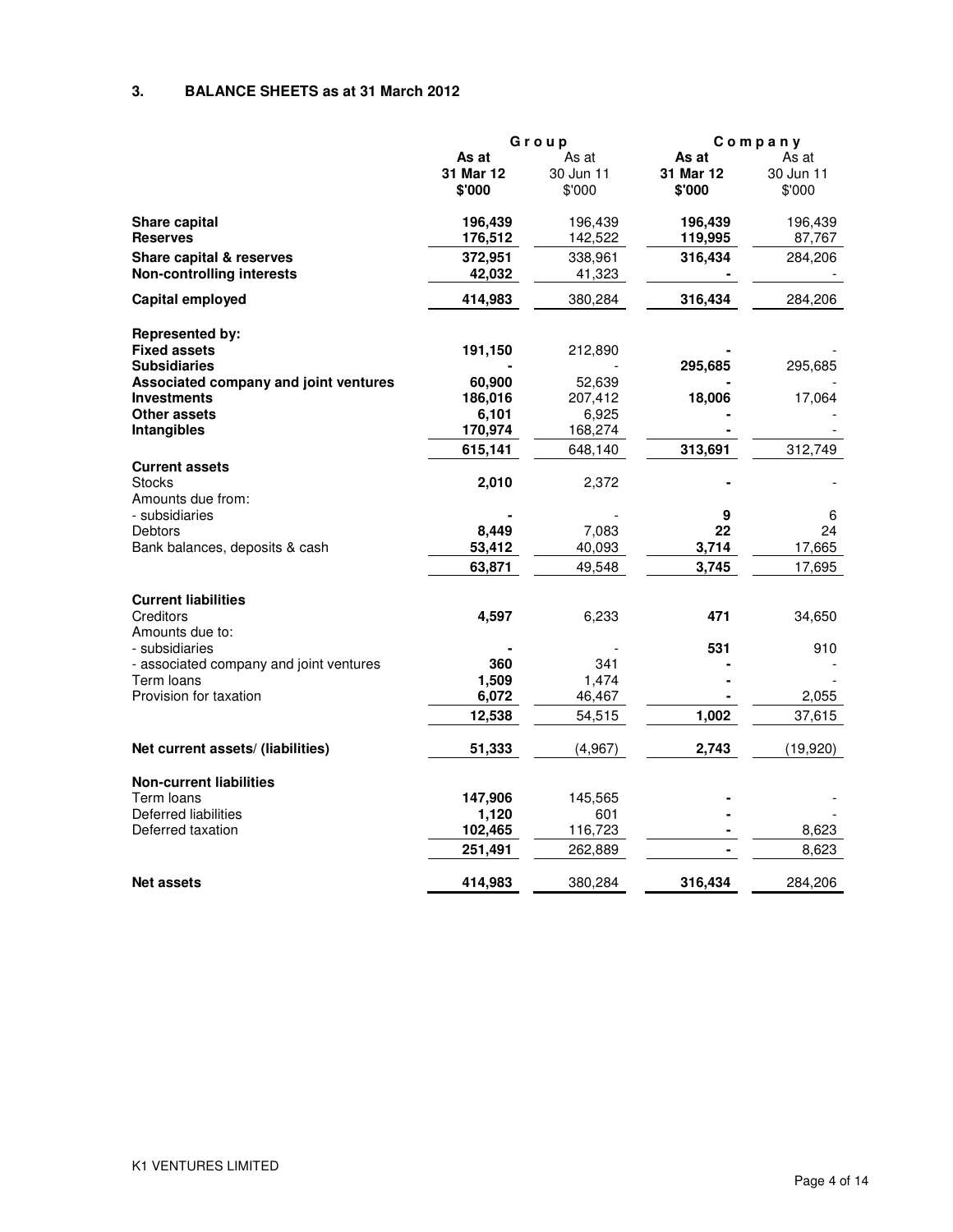#### **NOTES TO BALANCE SHEETS**

- 3a. Group's borrowings and debt securities
	- (i) Amount repayable in one year or less, or on demand

| As at 31 Mar 12 |                  | As at 30 Jun 11 |           |
|-----------------|------------------|-----------------|-----------|
| <b>Secured</b>  | <b>Unsecured</b> | Secured         | Unsecured |
| \$'000          | \$'000           | \$'000          | \$'000    |
| 1.509           |                  | .474            | -         |

#### (ii) Amount repayable after one year

|                | As at 31 Mar 12  | As at 30 Jun 11 |           |
|----------------|------------------|-----------------|-----------|
| <b>Secured</b> | <b>Unsecured</b> | Secured         | Unsecured |
| \$'000         | \$'000           | \$'000          | \$'000    |
| 147.906        |                  | 145,565         | -         |

#### (iii) Details of any collateral

The term loans pertain to debt financing taken up by Helm and are pledged against the assets of Helm. The net book value of the fixed assets and other assets pledged to financial institutions amounted to \$315 million (June 2011: \$311 million).

#### 3b. Net asset value

|                                                  | <b>GROUP</b>   |           |           |           | <b>COMPANY</b> |           |  |
|--------------------------------------------------|----------------|-----------|-----------|-----------|----------------|-----------|--|
|                                                  | As at<br>As at |           | As at     | As at     |                |           |  |
|                                                  | 31 Mar 12      | 30 Jun 11 | $+$ /(-)% | 31 Mar 12 | 30 Jun 11      | $+/(-)$ % |  |
|                                                  |                |           |           |           |                |           |  |
| Net asset value<br>per ordinary share #          | \$0.17         | \$0.16    | 6.3       | \$0.15    | \$0.13         | 15.4      |  |
| Net tangible asset value<br>per ordinary share # | \$0.11         | \$0.09    | 22.2      | \$0.15    | \$0.13         | 15.4      |  |

# Based on issued share capital of 2,165,618,003 ordinary shares as at the end of the financial period (June 2011: 2,165,618,003).

#### 3c. Balance sheet review

Group shareholders' funds increased from \$339.0 million at 30 June 2011 to \$373.0 million at 31 March 2012. In addition to profit for the period, the increase was attributable to unrealised currency translation gains resulting from the strengthening of the US dollar in the amount of \$7.5 million, offset in part by a dividend distribution to shareholders of \$10.8 million in November 2011 and a decrease in fair value of the Group's investment in McMoRan Exploration Co. ("MMR").

Group total assets of \$679.0 million at 31 March 2012 decreased by \$18.7 million compared to the previous year end mainly due to the decrease in value of MMR and the sale and depreciation of rail equipment at Helm.

Group total liabilities of \$264.0 million at 31 March 2012 were \$53.4 million lower than the previous year end principally due to a decrease in provision for taxation and deferred taxation. This includes the writeback of prior years' provisions of \$44.3 million. After reviewing the tax affairs of the Group, the management is of the view that it is appropriate to write-back the tax provision as it is no longer required.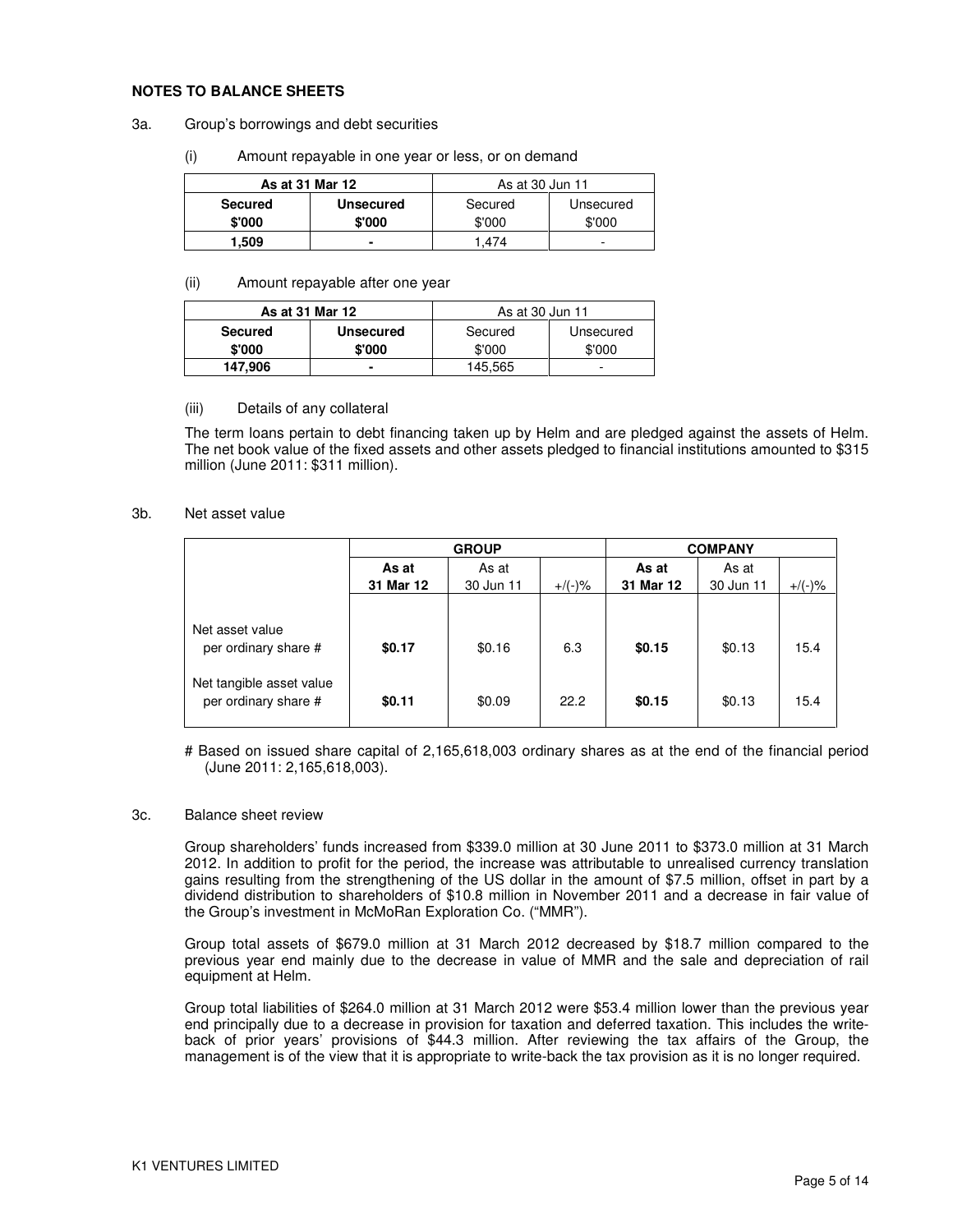## **4. STATEMENTS OF CHANGES IN EQUITY for the third quarter and nine months ended 31 March 2012**

## 4a. Group Statement of Changes in Equity

|                                                            |                          | Attributable to equity holders of the Company |                    |                          |                 |                  |           |
|------------------------------------------------------------|--------------------------|-----------------------------------------------|--------------------|--------------------------|-----------------|------------------|-----------|
|                                                            |                          |                                               | Foreign            |                          |                 |                  |           |
|                                                            |                          |                                               | <b>Exchange</b>    |                          | Share           | Non-             |           |
|                                                            | Share                    | Capital                                       | <b>Translation</b> | Revenue                  | Capital &       | controlling      | Capital   |
|                                                            | Capital                  | <b>Reserves</b>                               | <u>Account</u>     | <b>Reserves</b>          | <b>Reserves</b> | <b>Interests</b> | Employed  |
|                                                            | \$'000                   | \$'000                                        | \$'000             | \$'000                   | \$'000          | \$'000           | \$'000    |
| 2012                                                       |                          |                                               |                    |                          |                 |                  |           |
| As at 1 July 2011                                          | 196,439                  | 19,421                                        | (81, 726)          | 204,827                  | 338,961         | 41,323           | 380,284   |
| Total comprehensive income/                                |                          |                                               |                    |                          |                 |                  |           |
| (expense) for first half                                   |                          |                                               |                    |                          |                 |                  |           |
| Profit/(loss) for first half                               |                          |                                               |                    | 42,334                   | 42,334          | (400)            | 41,934    |
| Other comprehensive (expense)/income*                      |                          | (3, 421)                                      | 17,514             |                          | 14,093          | 2,291            | 16,384    |
| Total comprehensive income/                                |                          |                                               |                    |                          |                 |                  |           |
| (expense) for first half                                   | $\blacksquare$           | (3, 421)                                      | 17,514             | 42,334                   | 56,427          | 1,891            | 58,318    |
| Transactions with equity holders,                          |                          |                                               |                    |                          |                 |                  |           |
| recorded directly in equity                                |                          |                                               |                    |                          |                 |                  |           |
| Dividend paid                                              |                          |                                               |                    | (10, 828)                | (10, 828)       |                  | (10, 828) |
| As at 31 December 2011                                     | 196,439                  | 16,000                                        | (64,212)           | 236,333                  | 384,560         | 43,214           | 427,774   |
| Total comprehensive income/                                |                          |                                               |                    |                          |                 |                  |           |
| (expense) for third quarter                                |                          |                                               |                    |                          |                 |                  |           |
| Profit for third quarter                                   |                          |                                               |                    | 6,629                    | 6,629           | 156              | 6,785     |
| Other comprehensive expense*                               |                          | (8, 205)                                      | (10, 033)          |                          | (18, 238)       | (1, 338)         | (19, 576) |
| Total comprehensive income/                                |                          |                                               |                    |                          |                 |                  |           |
| (expense) for third quarter                                |                          | (8, 205)                                      | (10, 033)          | 6,629                    | (11,609)        | (1, 182)         | (12, 791) |
|                                                            |                          |                                               |                    |                          |                 |                  |           |
| As at 31 March 2012                                        | 196,439                  | 7,795                                         | (74, 245)          | 242,962                  | 372,951         | 42,032           | 414,983   |
| 2011                                                       |                          |                                               |                    |                          |                 |                  |           |
| As at 1 July 2010                                          | 196,439                  | 11,268                                        | (49, 358)          | 220,371                  | 378,720         | 46,986           | 425,706   |
| Total comprehensive income/                                |                          |                                               |                    |                          |                 |                  |           |
| (expense) for first half                                   |                          |                                               |                    |                          |                 |                  |           |
| (Loss)/profit for first half                               |                          |                                               |                    | (2,967)                  | (2,967)         | 620              | (2, 347)  |
| Other comprehensive income/(expense)*                      | ÷,                       | 7,459                                         | (21, 737)          |                          | (14, 278)       | (3,983)          | (18, 261) |
| Total comprehensive income/                                |                          |                                               |                    |                          |                 |                  |           |
| (expense) for first half                                   | $\overline{\phantom{a}}$ | 7,459                                         | (21, 737)          | (2,967)                  | (17, 245)       | (3, 363)         | (20, 608) |
| Transactions with equity holders,                          |                          |                                               |                    |                          |                 |                  |           |
| recorded directly in equity                                |                          |                                               |                    |                          |                 |                  |           |
| Dividend paid                                              |                          |                                               |                    | (10, 828)                | (10, 828)       |                  | (10, 828) |
| As at 31 December 2010                                     | 196,439                  | 18,727                                        | (71, 095)          | 206,576                  | 350,647         | 43,623           | 394,270   |
|                                                            |                          |                                               |                    |                          |                 |                  |           |
| Total comprehensive income/<br>(expense) for third quarter |                          |                                               |                    |                          |                 |                  |           |
|                                                            |                          |                                               |                    |                          |                 |                  |           |
| (Loss)/profit for third quarter                            |                          |                                               |                    | (787)                    | (787)           | 285              | (502)     |
| Other comprehensive income/(expense)*                      |                          | 628                                           | (4, 434)           | $\overline{\phantom{a}}$ | (3,806)         | (788)            | (4, 594)  |
| Total comprehensive income/                                |                          |                                               |                    |                          |                 |                  |           |
| (expense) for third quarter                                |                          | 628                                           | (4, 434)           | (787)                    | (4, 593)        | (503)            | (5,096)   |
| As at 31 March 2011                                        | 196,439                  | 19,355                                        | (75, 529)          | 205,789                  | 346,054         | 43,120           | 389,174   |

\* Details of other comprehensive income / (expense) have been included in the consolidated statement of comprehensive income.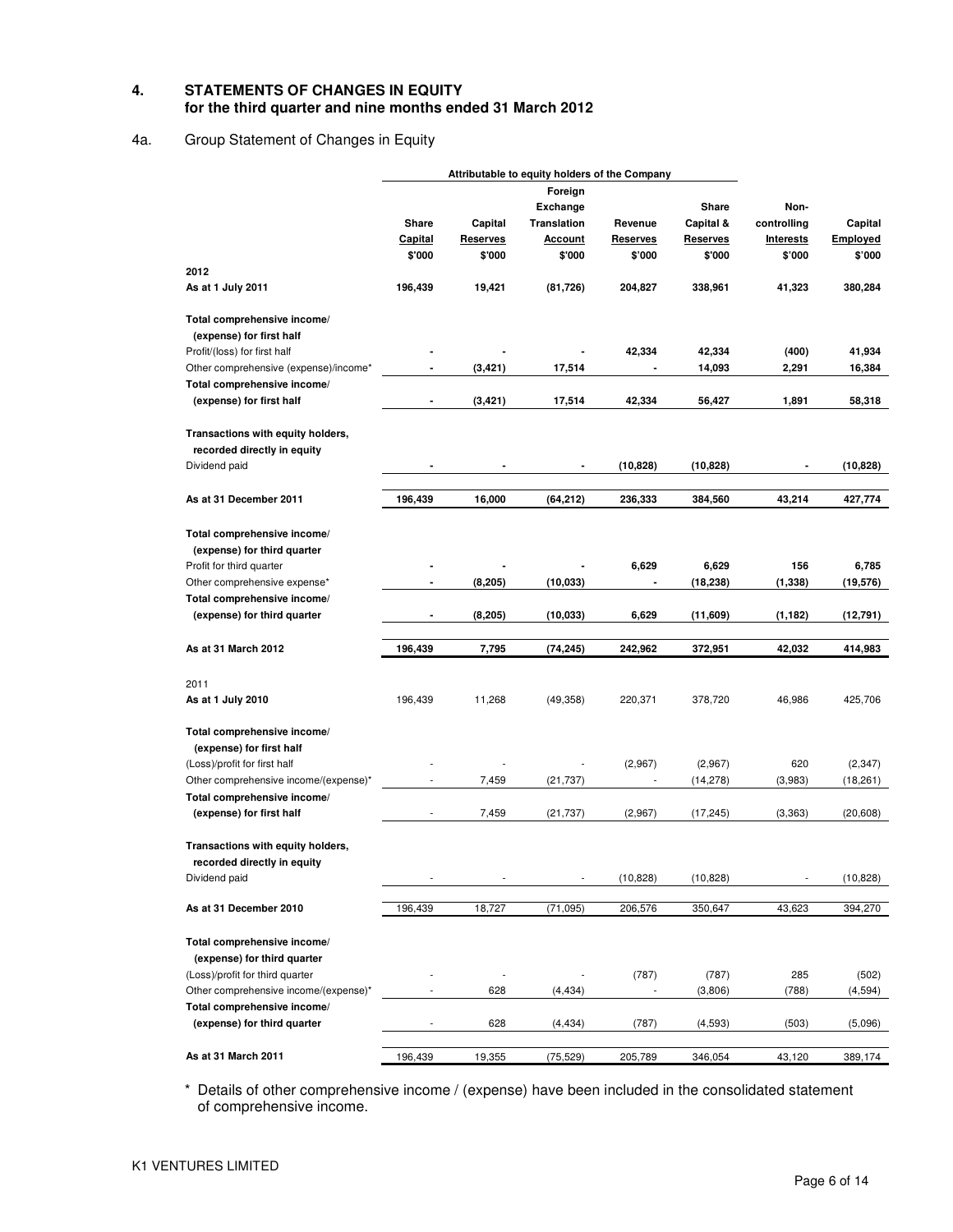## 4b. Company Statement of Changes in Equity

|                                                                           | Share          | Capital             | Revenue         |           |
|---------------------------------------------------------------------------|----------------|---------------------|-----------------|-----------|
|                                                                           | Capital        | Reserves            | <b>Reserves</b> | Total     |
|                                                                           | \$'000         | \$'000              | \$'000          | \$'000    |
|                                                                           |                |                     |                 |           |
| 2012<br>As at 1 July 2011                                                 | 196,439        | (1,590)             | 89,357          | 284,206   |
|                                                                           |                |                     |                 |           |
| Total comprehensive income for first half                                 |                |                     |                 |           |
| Profit for first half                                                     |                |                     | 41,084          | 41,084    |
| Other comprehensive income                                                |                | 2,389               |                 | 2,389     |
| Total comprehensive income for first half                                 | $\blacksquare$ | 2,389               | 41,084          | 43,473    |
|                                                                           |                |                     |                 |           |
| Transactions with equity holders,                                         |                |                     |                 |           |
| recorded directly in equity                                               |                |                     |                 |           |
| Dividend paid                                                             |                |                     | (10, 828)       | (10, 828) |
| As at 31 December 2011                                                    | 196,439        | 799                 | 119,613         | 316,851   |
|                                                                           |                |                     |                 |           |
| Total comprehensive (expense)/income for third quarter                    |                |                     |                 |           |
| Profit for third quarter                                                  |                |                     | 383             | 383       |
| Other comprehensive expense                                               |                | (800)               |                 | (800)     |
| Total comprehensive (expense)/income for third quarter                    | $\blacksquare$ | (800)               | 383             | (417)     |
|                                                                           |                |                     |                 |           |
| As at 31 March 2012                                                       | 196,439        | (1)                 | 119,996         | 316,434   |
|                                                                           |                |                     |                 |           |
|                                                                           |                |                     |                 |           |
| 2011                                                                      |                |                     |                 |           |
| As at 1 July 2010                                                         | 196,439        | 1,195               | 105,300         | 302,934   |
|                                                                           |                |                     |                 |           |
| Total comprehensive expense for first half                                |                |                     |                 |           |
| Loss for first half                                                       |                |                     | (1,723)         | (1,723)   |
| Other comprehensive expense<br>Total comprehensive expense for first half | $\frac{1}{2}$  | (2, 380)<br>(2,380) | (1,723)         | (2,380)   |
|                                                                           |                |                     |                 | (4, 103)  |
| Transactions with equity holders,                                         |                |                     |                 |           |
| recorded directly in equity                                               |                |                     |                 |           |
| Dividend paid                                                             |                |                     | (10, 828)       | (10, 828) |
|                                                                           |                |                     |                 |           |
| As at 31 December 2010                                                    | 196,439        | (1, 185)            | 92,749          | 288,003   |
|                                                                           |                |                     |                 |           |
| Total comprehensive expense for third quarter                             |                |                     |                 |           |
| Loss for third quarter                                                    |                |                     | (1,590)         | (1,590)   |
|                                                                           |                |                     |                 |           |
|                                                                           |                |                     |                 |           |

#### 4c. Share capital

Since 31 December 2011, there was no issue of ordinary shares by the Company. As at 31 March 2012, there were no unexercised options for unissued ordinary shares (31 March 2011: nil) under the k1 Ventures Share Option Scheme 2000.

The issued share capital of the Company as at 31 March 2012 was 2,165,618,003 ordinary shares.

As at 31 March 2012, the Company was not holding any treasury shares (31 March 2011: nil).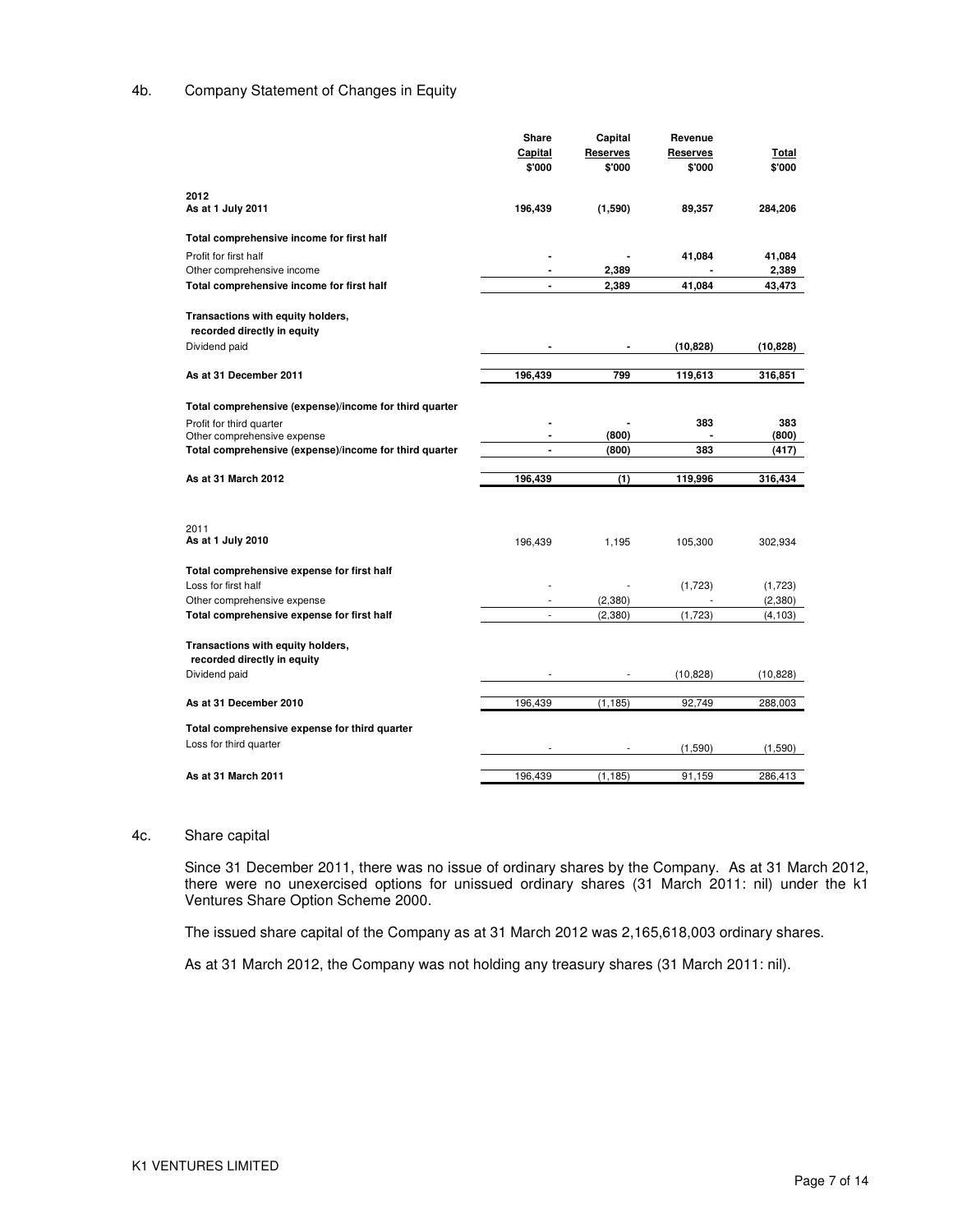#### **5. CONSOLIDATED STATEMENT OF CASH FLOWS for the third quarter and nine months ended 31 March 2012**

**Third Quarter Nine months** Note **1 Jan 12 to 31 Mar 12 \$'000**  1 Jan 11 to 31 Mar 11 \$'000 **1 Jul 11 to 31 Mar 12 \$'000**  1 Jul 10 to 31 Mar 11 \$'000 **CASH FLOWS FROM OPERATING ACTIVITIES** Operating profit/(loss) **6,857** (75) **7,361** 2,080 Adjustments: Depreciation and amortisation **7,383** 8,094 **22,751** 25,016 Profit on disposal of fixed assets **(1,355)** (2,724) **(5,111)** (6,304) Amortised debt discount **(446)** - **(1,318)** - Profit on sale of investments **(4,087)** - **(3,909)** (2,507) Cash flow from operations before changes in working capital **8,352** 5,295 **19,774** 18,285 Working capital changes: Stocks **1,140** 4,048 **973** 7,118 Debtors **(611)** (4,245) **(1,208)** (4,099) Creditors **(526)** (2,395) **(695)** (1,837) Translation of foreign subsidiaries and others **(1,741)** (1,280) **423** (6,134) **6,614** 1,423 **19,267** 13,333 Interest paid **(2,295)** (1,300) **(7,384)** (4,330) Income taxes paid **(92)** (2,460) **(7,595)** (7,452) **Net cash from/ (used in) operating activities 4,227** (2,337) **4,288** 1,551 **CASH FLOWS FROM INVESTING ACTIVITIES** Purchase of fixed assets **(322)** (9,289) **(12,087)** (10,899) Proceeds from disposal of fixed assets **2,177** 9,212 **22,358** 20,001 Proceeds from distributions from associated company and joint venture - **-**  1,928 Net proceeds from disposal and capital distribution of investments **10,070** 21,949 **10,640** 40,180 **Net cash from investing activities 11,925** 21,872 **20,911** 51,210 **CASH FLOWS FROM FINANCING ACTIVITIES** Repayment of term loans **(377)** (479) **(1,158)** (19,230) Dividend paid to shareholders of the Company **-** - **(10,828)** (10,828) **Net cash used in financing activities (377)** (479) **(11,986)** (30,058) **Net increase in cash and cash equivalents 15,775** 19,056 **13,213** 22,703 **Cash and cash equivalents as at beginning of period 37,698** 166,748 **40,093** 164,242 **Effects of exchange rate changes on cash and cash equivalents (61)** (234) **106** (1,375) **Cash and cash equivalents at end of period** 5a **53,412** 185,570 **53,412** 185,570

## **NOTES TO CONSOLIDATED STATEMENT OF CASH FLOWS**

5a. Bank balances, deposits and cash

|                                  | As at               | As at<br>31 Mar 11<br>\$'000 |  |
|----------------------------------|---------------------|------------------------------|--|
|                                  | 31 Mar 12<br>\$'000 |                              |  |
| Bank balances, deposits and cash | 51,722              | 98,393                       |  |
| Deposits with related parties    | 1,690               | 87,177                       |  |
| Cash and cash equivalents        | 53,412              | 185,570                      |  |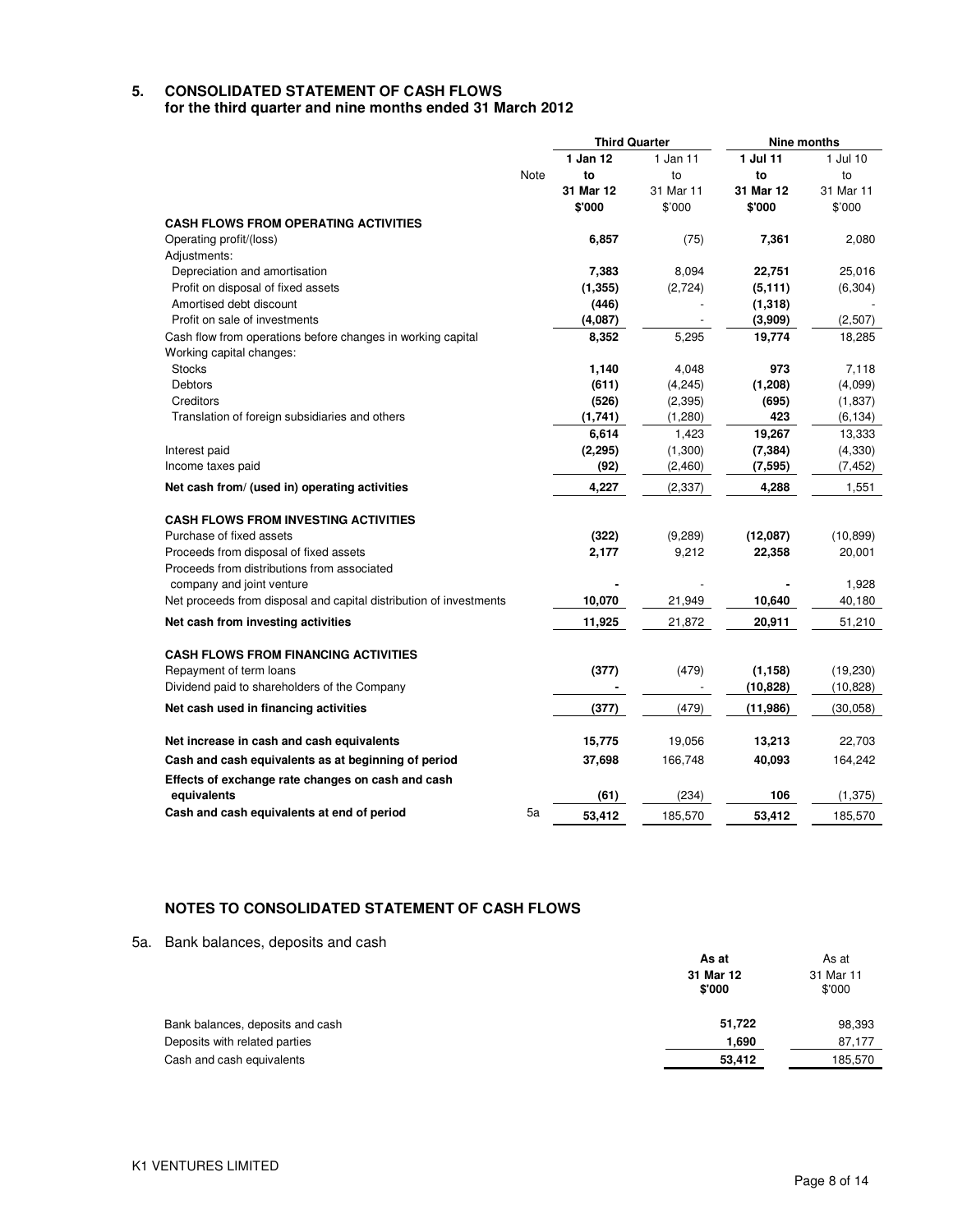### **6. AUDIT**

The financial statements have not been audited nor reviewed by the Company's auditors.

## **7. AUDITORS' REPORT**

Not applicable

## **8. ACCOUNTING POLICIES**

Except as disclosed in paragraph 9 below, the Group has applied the same accounting policies and methods of computation in the financial statements for the current financial period compared with those of the audited financial statements as at 30 June 2011.

## **9. CHANGES IN THE ACCOUNTING POLICIES**

The Group adopted the new/revised FRS and Interpretations of FRS ("INT FRS") that are effective for annual periods beginning on or after 1 July 2011. Changes to the Group's accounting policies have been made as required, in accordance with the transitional provisions in the respective FRS and INT FRS.

The following is the new or amended FRS that is relevant to the Group:

FRS 24 (Revised) FRS 24 (Revised)<br>Amendments to FRS 107 Disclosures Transfers of Financial Assets Amendments to FRS 107 Disclosures Improvements to FRS (issued in 2010)

The adoption of the above FRS did not result in any substantial change to the Group's accounting policies nor any significant impact on the financial statements.

### **10. REVIEW OF GROUP PERFORMANCE**

For the third quarter, Group revenue of \$20.4 million was \$4.7 million above that of the comparable prior year quarter driven by an increase in revenue from investments. Group operating profit was \$6.9 million for the quarter compared to a loss of \$75,000 in the corresponding prior year period. Group net profit attributable to shareholders was \$6.6 million compared to a loss of \$787,000 in the prior year. The improvement in results was driven by higher revenue from investments and lower operating expenses at Helm. Finance expenses increased by \$1.1 million due to the increase in borrowing costs related to the Helm refinancing in June 2011. Group EBITDA for the third quarter of \$17.0 million increased by 56.0% compared to the prior year.

For the first nine months, Group revenue of \$53.4 million was 10.7% above that of the comparable prior year period due to an increase in revenue from investments offset in part by a decrease in revenue from transportation leasing related activities. Revenue from investment activities increased \$9.4 million mainly attributable to investment income of \$8.0 million from the Group's investment in Guggenheim. Revenue from transportation leasing related activities of \$41.2 million was \$4.2 million lower than the comparable prior year period principally due to railcar end of lease earnings received in the prior year.

Group operating profit was \$7.4 million for the first nine months compared to \$2.1 million in the corresponding prior year period. The increase was driven by revenue from investment related activities offset in part by an increase at Helm for start-up costs as a result of a significant number of locomotive units being prepared for new leases. Group EBITDA of \$37.4 million increased by 13.2% compared to the prior year.

At the pre-tax level, Group profit was \$6.2 million compared to \$2.4 million in the previous year. Finance expenses increased by \$2.8 million resulting from an increase in borrowing costs related to Helm. Group foreign exchange gain of \$106,000 was the result of the strengthening of the US dollar during the period.

There was a write-back of Group tax provision of \$44.3 million. After taking into account the tax credit and non-controlling interests, net profit attributable to shareholders was \$49.0 million for the first nine months compared to a loss of \$3.8 million in the previous year. Profit per share was 2.26 cents.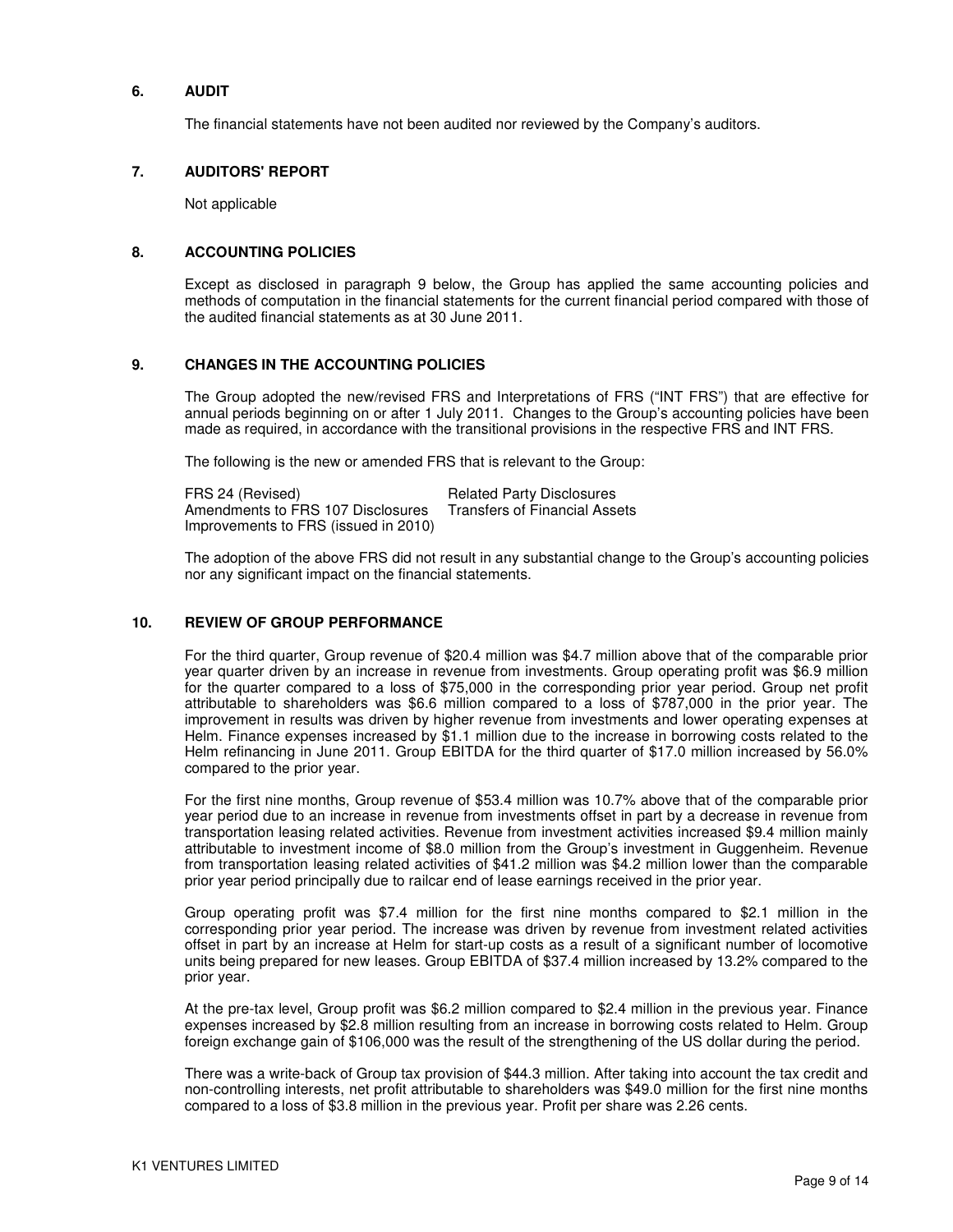In the opinion of the Directors, no factor has arisen between 31 March 2012 and the date of this report which would materially affect the results of the Group and the Company for the period just ended.

## **11. VARIANCE FROM FORECAST STATEMENT**

No forecast for the nine months ended 31 March 2012 was previously provided.

#### **12. PROSPECTS**

The Group's operating subsidiary, Helm Holding Corporation, is expected to be impacted by continued economic volatility in US markets. The continued weakness in the six-axle locomotive leasing market has impacted the overall demand for this group of equipment. As a result, this equipment will be reviewed for impairment as part of our annual third party valuation. Helm remains focused on overall fleet management.

The Board has determined, after careful consideration, that due to difficulty in accessing additional capital in the market without being dilutive to shareholders, which would not be in the interest of the Company, the Company will not be making any new investments, but will focus its efforts on managing the current portfolio of assets of the Company and, at the appropriate time, realising such assets. The Board believes that this is the best course of action in the current circumstances, and will enable the Company to maximise value from the proceeds from any realisation of assets and to return the same to shareholders as appropriate. The Company has a strong balance sheet and sufficient cash to manage its current business.

#### **13. DIVIDEND**

13a. Current Financial Period Reported On

Any dividend recommended for the current financial period reported on? No

13b. Corresponding Period of the Immediately Preceding Financial Year

Any dividend declared for the corresponding period of the immediately preceding financial year? No

13c. Date Payable

Not applicable

13d. Books Closure Date

Not applicable

13e. If no dividend has been declared/recommended, a statement to that effect.

No dividend has been declared for the quarter ended 31 March 2012.

For the year ended 30 June 2011, the Board of Directors had recommended a tax exempt one-tier final dividend of 0.5 cents per share. The dividend was approved by shareholders at the Annual General Meeting held on 28 October 2011. The dividend was paid to the shareholders on 16 November 2011.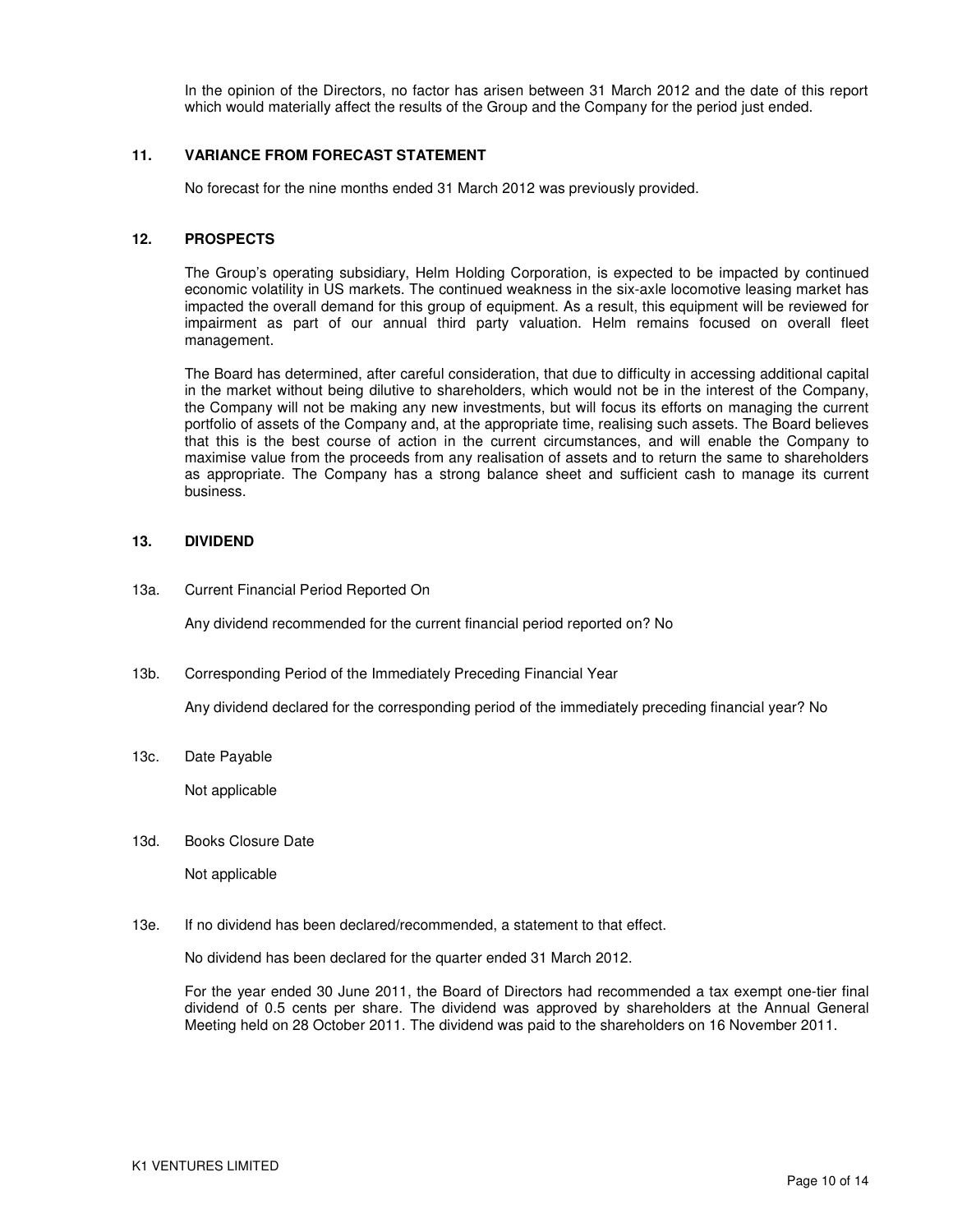## **14. SEGMENT ANALYSIS**

## **Nine months ended 31 March 2012**

| <b>Transportation</b><br>Leasing<br>\$'000 | <b>Investments</b><br>\$'000                   | <u>Total</u><br>\$'000 |
|--------------------------------------------|------------------------------------------------|------------------------|
| 41,184                                     | 12,224                                         | 53,408                 |
|                                            |                                                |                        |
| (849)                                      | 8,210                                          | 7,361                  |
| (8, 414)                                   |                                                | (8, 414)               |
|                                            | 106                                            | 106                    |
|                                            |                                                |                        |
|                                            |                                                | 7,145                  |
|                                            |                                                | 6,198                  |
|                                            |                                                | 42,521                 |
|                                            | 49,947                                         | 48,719                 |
|                                            |                                                |                        |
| (984)                                      | 49,947                                         | 48,963                 |
| (244)                                      |                                                | (244)                  |
| (1,228)                                    | 49,947                                         | 48,719                 |
|                                            |                                                |                        |
| 469,533                                    | 209,479                                        | 679,012                |
| 258,326                                    | 5,703                                          | 264,029                |
| 211,207                                    | 203,776                                        | 414,983                |
|                                            |                                                |                        |
| 60,900                                     |                                                | 60,900                 |
| 12,086                                     | 1                                              | 12,087                 |
|                                            |                                                | 40<br>22,751           |
|                                            | 7,145<br>(2, 118)<br>890<br>(1, 228)<br>22,751 | 8,316<br>41,631<br>36  |

# **Geographical Information**

|                    | <b>Singapore</b> | <b>USA</b> | Others | Total   |
|--------------------|------------------|------------|--------|---------|
|                    | \$'000           | \$'000     | \$'000 | \$'000  |
| External sales     | 41               | 53.367     | ٠      | 53,408  |
| Non-current assets | ٠                | 597.113    | 18.028 | 615.141 |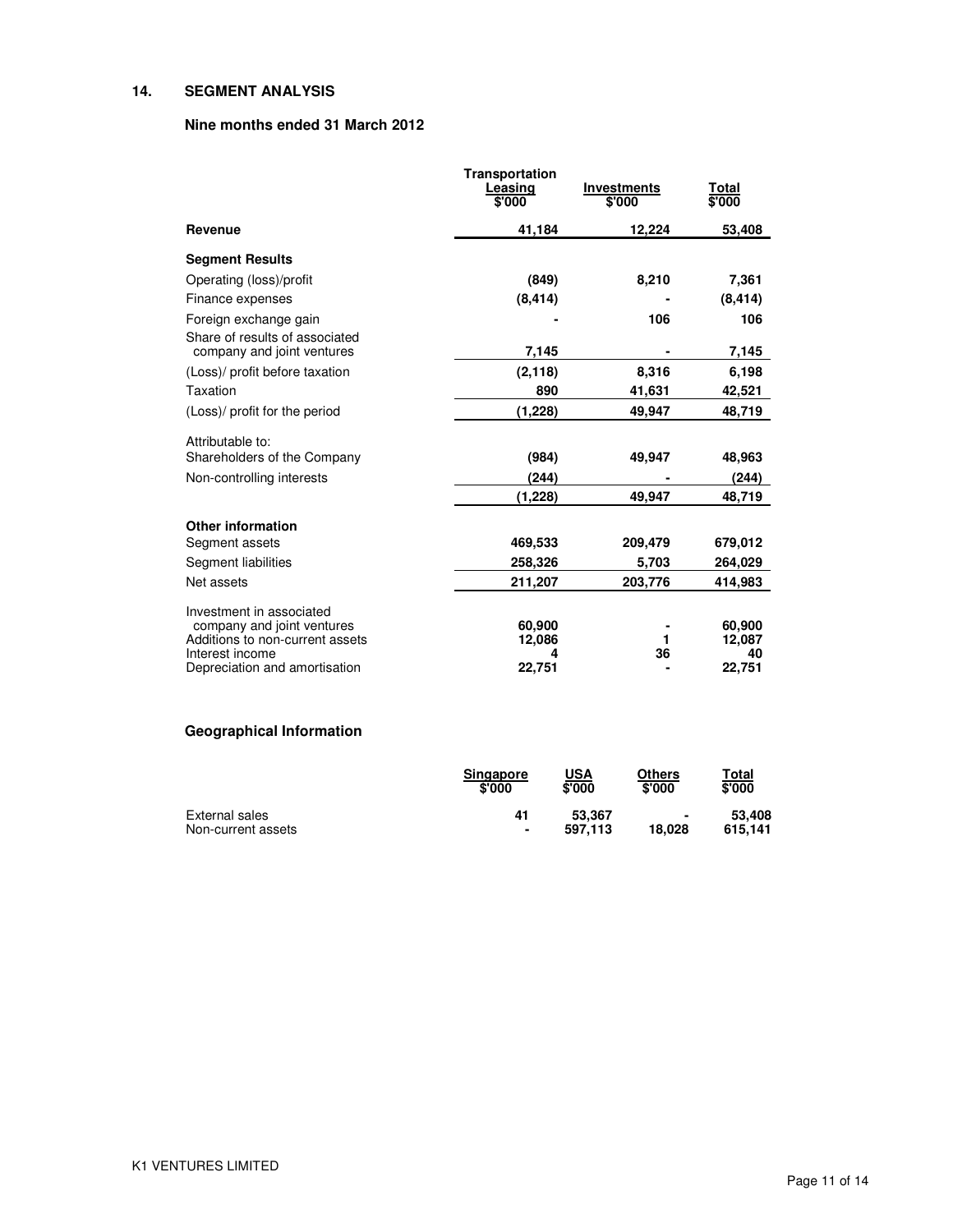#### **Nine months ended 31 March 2011**

|                                                                                                                                                | Transportation<br>Leasing<br>\$'000 | Investments<br>\$'000          | Total<br>\$'000                       |
|------------------------------------------------------------------------------------------------------------------------------------------------|-------------------------------------|--------------------------------|---------------------------------------|
| Revenue                                                                                                                                        | 45,357                              | 2,870                          | 48,227                                |
| <b>Segment Results</b><br>Operating profit/(loss)<br>Finance expenses<br>Foreign exchange loss<br>Share of results of associated               | 3,102<br>(5,574)                    | (1,022)<br>(1, 375)            | 2,080<br>(5,574)<br>(1, 375)          |
| company and joint ventures<br>Profit/(loss) before taxation<br>Taxation<br>Profit/(loss) for the period                                        | 7,284<br>4,812<br>(2,022)<br>2,790  | (2, 397)<br>(3,242)<br>(5,639) | 7,284<br>2,415<br>(5, 264)<br>(2,849) |
| Attributable to:<br>Shareholders of the Company<br>Non-controlling interests                                                                   | 1,885<br>905<br>2,790               | (5,639)<br>(5,639)             | (3,754)<br>905<br>(2,849)             |
| <b>Other information</b><br>Segment assets<br>Segment liabilities<br>Net assets                                                                | 515,015<br>298,326<br>216,689       | 236,768<br>64.283<br>172,485   | 751,783<br>362,609<br>389,174         |
| Investment in associated<br>company and joint ventures<br>Additions to non-current assets<br>Interest revenue<br>Depreciation and amortisation | 54,179<br>10,899<br>91<br>25,013    | 363<br>3                       | 54,179<br>10,899<br>454<br>25,016     |

### **Geographical Information**

|                    | Singapore<br>\$'000 | <u>USA</u><br>\$'000 | Others<br>\$'000 | <u>Total</u><br>\$'000 |
|--------------------|---------------------|----------------------|------------------|------------------------|
| External sales     | 273                 | 45.447               | 2.507            | 48.227                 |
| Non-current assets |                     | 535.725              | 17.398           | 553.123                |

Notes:

- (a) The Group is organised into business units based on their products and services and has two reportable operating segments: Transportation Leasing and Investments. The Transportation Leasing segment represents Helm's locomotive and railcar leasing business in North America. The Group's Investment activities consist of the Group's investments in quoted and unquoted investments.
- (b) The Group's two operating segments operate in three main geographical areas. The operating activities and investment activities are predominantly in the USA. There are also investment activities in Hong Kong. Singapore is the home country of the Company and its assets are mainly cash and cash equivalents.
- (c) For the nine months ended 31 March 2012, revenues from one customer attributable to the Transportation Leasing segment amounted to approximately \$6.0 million. For the nine months ended 31 March 2011, revenues from two customers attributable to the Transportation Leasing segment amounted to approximately \$6.53 million and \$4.91 million respectively.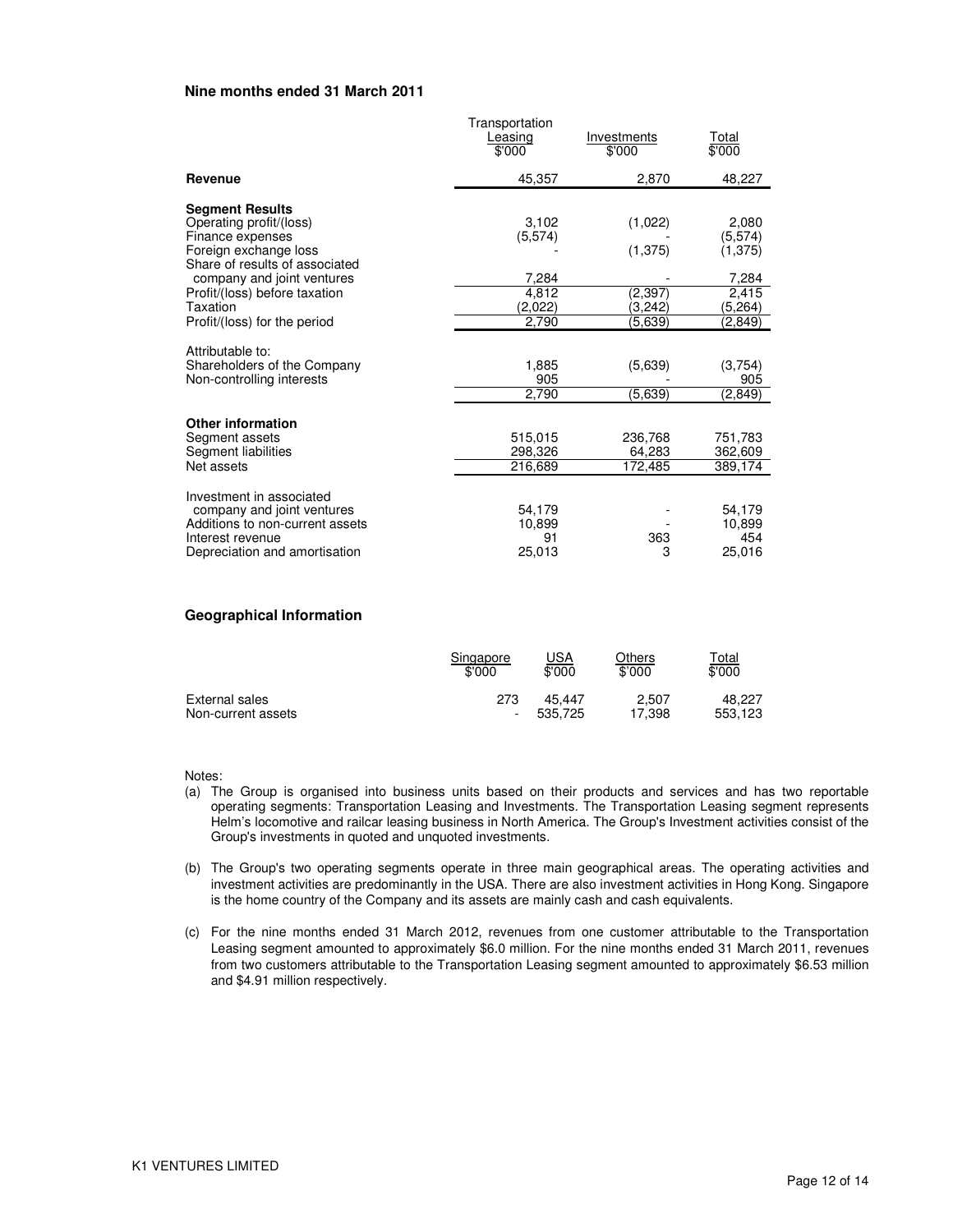## **15. REVIEW OF SEGMENT PERFORMANCE**

Not applicable.

## **16. INTERESTED PERSON TRANSACTIONS**

The Group has obtained a general mandate from shareholders of the Company for interested person transactions in the Annual General Meeting held on 28 October 2011. During the nine months ended 31 March 2012, the following interested person transactions were entered into by the Group:

|                                        |                         | Aggregate value of all |                                                                      |                 |
|----------------------------------------|-------------------------|------------------------|----------------------------------------------------------------------|-----------------|
|                                        |                         | interested person      |                                                                      |                 |
|                                        | transactions during the |                        |                                                                      |                 |
|                                        |                         | financial year under   |                                                                      |                 |
|                                        |                         | review (excluding      | Aggregate value of all                                               |                 |
|                                        |                         | transactions less than | interested person<br>transactions conducted<br>under a shareholders' |                 |
|                                        |                         | \$100,000 and          |                                                                      |                 |
|                                        |                         | transactions conducted |                                                                      |                 |
|                                        |                         | under shareholders'    | mandate pursuant to                                                  |                 |
|                                        |                         | mandate pursuant to    | Rule 920 of the SGX                                                  |                 |
| Name of Interested Person              |                         | Rule 920)              |                                                                      | Listing Manual. |
|                                        | 1 Jul 11                | 1 Jul 10               | 1 Jul 11                                                             | 1 Jul 10        |
|                                        | to                      | to                     | to                                                                   | to              |
|                                        | 31 Mar 12               | 31 Mar 11              | 31 Mar 12                                                            | 31 Mar 11       |
|                                        | \$'000                  | \$'000                 | \$'000                                                               | \$'000          |
|                                        |                         |                        |                                                                      |                 |
| <b>General Transactions</b>            |                         |                        |                                                                      |                 |
| KCL Group*                             |                         |                        | 668                                                                  | 666             |
| <b>Greenstreet Partners</b>            |                         |                        | 3,234                                                                | 2,361           |
|                                        |                         |                        |                                                                      |                 |
| <b>Corporate Treasury Transactions</b> |                         |                        |                                                                      |                 |
| <b>KCL Group</b>                       | ۰                       |                        | 1,704                                                                | 87,451          |
| Total                                  | ۰                       |                        | 5,606                                                                | 90,478          |
|                                        |                         |                        |                                                                      |                 |
|                                        |                         |                        |                                                                      |                 |

\* This amount includes the full financial year transaction with the interested person as per agreement.

## **BY ORDER OF THE BOARD**

Kenny Lee & Winnie Mak Company Secretaries 14 May 2012